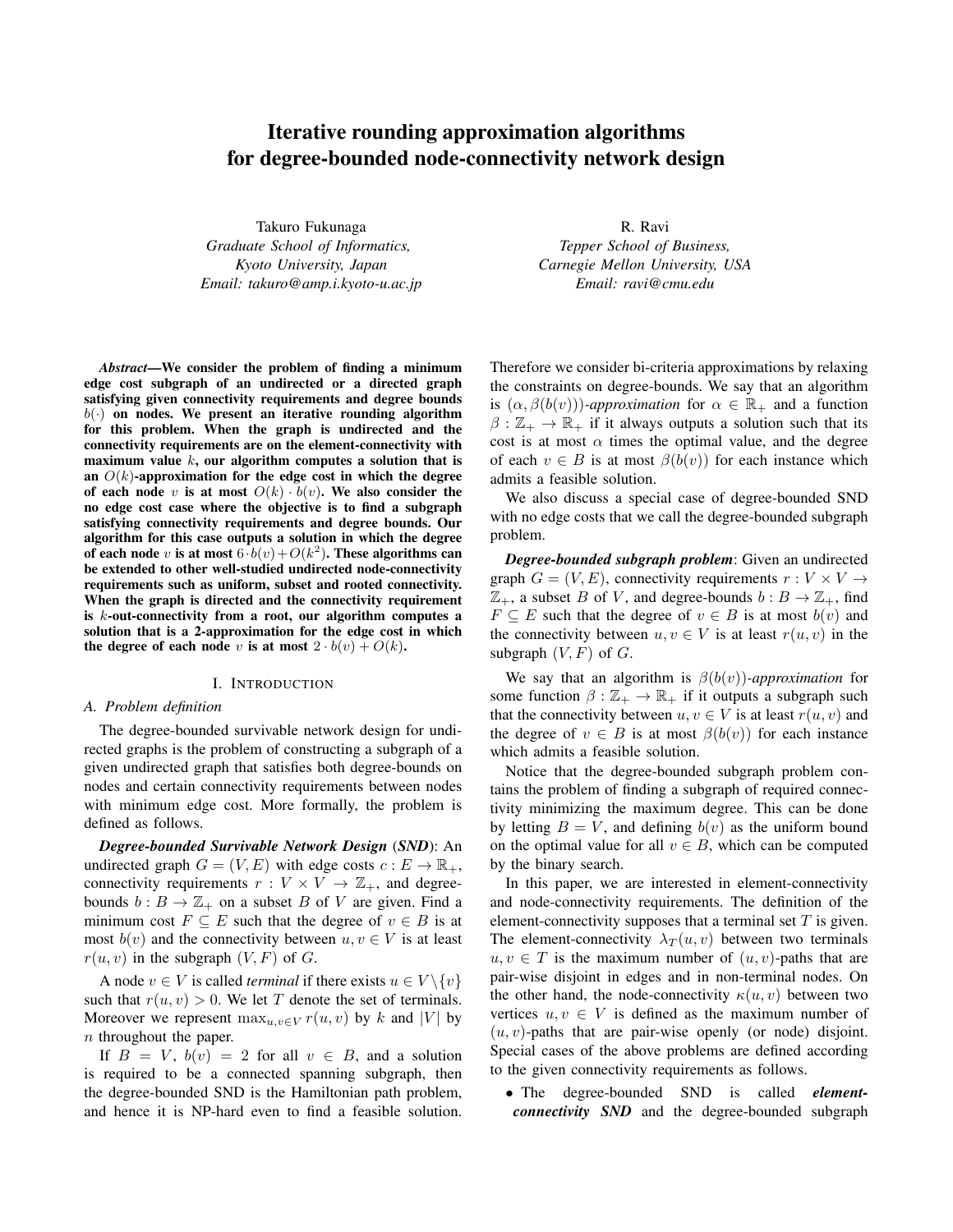problem is called *element-connectivity subgraph problem* if they demand  $\lambda_T(u, v) \geq r(u, v)$  for each  $u, v \in T$  where  $T \subseteq V$  is a given terminal set.

- *•* The degree-bounded SND is called *node-connectivity SND* and the degree-bounded subgraph problem is called *node-connectivity subgraph problem* if they demand  $\kappa(u, v) \geq r(u, v)$  for each  $u, v \in V$ .
- *• Rooted k-connectivity SND* and *rooted k-connectivity subgraph problem* are respectively special cases of the node-connectivity SND and the node-connectivity subgraph problem in which  $r(u, v) = k$  holds if  $\{u, v\} \subset T$ and *{u, v}* contains a specified vertex *s* called *root*, and  $r(u, v) = 0$  otherwise.
- *• Subset k-connectivity SND* and *subset k-connectivity subgraph problem* are respectively special cases of the node-connectivity SND and the node-connectivity subgraph problem such that  $r(u, v) = k$  if  $\{u, v\} \subset T$ , and  $r(u, v) = 0$  otherwise where  $T \subseteq V$  is a given terminal set.
- *• k-connectivity SND* and *k-connectivity subgraph problem* are respectively special cases of the subsetconnectivity SND and the subset-connectivity subgraph problem in which  $T = V$ .

Whereas we defined the above problems for undirected graphs, they can be defined also for digraphs. In this paper, we investigate the following problems for digraphs.

*k-out-connectivity SND and directed k-connectivity SND*: We are given a digraph  $G = (V, E)$  with arc costs  $c: E \rightarrow \mathbb{Q}_+$ , in-degree-bounds  $b^- : B^- \rightarrow \mathbb{Z}_+$  on  $B^- \subseteq V$ , and out-degree-bounds  $b^+ : B^+ \rightarrow \mathbb{Z}_+$  on *B*<sup>+</sup> *⊆ V* . In *k*-out-connectivity SND, the connectivity requirements demand that  $\kappa(s, v) \geq k$  for each  $v \in V \setminus \{s\}$ with a given root  $s \in V$ . In directed *k*-connectivity SND, the connectivity requirements demand that  $\kappa(u, v) \geq k$  for each  $u, v \in V$ . The task is to find a minimum cost  $F \subseteq E$ such that the in-degree of  $v \in B^-$  is at most  $b^-(v)$ , the outdegree of  $v \in B^+$  is at most  $b^+(v)$ , and the connectivity requirements are satisfied in the subgraph  $(V, F)$ .

For  $\alpha \in \mathbb{R}_+$  and functions  $\beta, \beta': \mathbb{Z}_+ \to \mathbb{R}_+$ , an algorithm for *k*-out-connectivity SND or directed *k*-connectivity SND is called  $(\alpha, \beta(b^-(v)), \beta'(b^+(v)))$ *-approximation* if it outputs a solution such that its cost is at most  $\alpha$  times the optimal value, the in-degree of each  $v \in B^-$  is at most  $\beta(b^-(v))$ , and the out-degree of each  $v \in B^+$  is at most  $\beta'(b^+(v))$  for each instance which admits a feasible solution.

### *B. Previous work*

SND without degree-bounds is a typical combinatorial optimization problem, and a large number of studies on it have been presented so far especially for the case with edge-connectivity requirements.One of the most important achievement among them is iterative rounding, that was invented in the context of a 2-approximation algorithm by Jain [9]. He showed that every basic optimal solution to an LP relaxation for the edge-connectivity SND always has a variable of value at least 1*/*2. The 2-approximation algorithm is obtained by repeatedly rounding up such variables and iterating the procedure until the rounded subgraph is feasible.

The degree-bounded SND was regarded as a difficult problem for a long time because of the above-mentioned hardness on feasibility. A breakthrough was given by Lau, Naor, Salavatipour and Singh [13], [14] and Singh and Lau [21]. They gave a  $(2, 2b(v) + 3)$ -approximation for the degree-bounded edge-connectivity SND, and a  $(1, b(v) +$ 1)-approximation algorithm for the degree-bounded spanning tree problem. The former result was improved to a  $(2, b(v) + 6k + 3)$ -approximation by Lau and Singh [16] afterwards. After their work, many efficient algorithms have been proposed for various types of degree-bounded SND such as directed network design problem [3], matroid base and submodular flow problems [11], and matroid intersection and optimization over lattice polyhedra [2]. Almost all of them deal with edge-connectivity requirements and are based on iterative rounding. See [15] for a comprehensive survey on iterative rounding.

Despite the success of iterative rounding for edgeconnectivity requirements, the degree-bounded SND with element- and node-connectivity requirements still remain difficult to address with this method. The  $(2, 2b(v) + 3)$ approximation algorithm due to Lau, Naor, Salavatipour and Singh [13], and the  $(2, b(v) + 6k + 3)$ -approximation algorithm due to Lau and Singh [16] for the edge-connectivity SND can be extended to the element-connectivity SND but they need to assume that degree-bounds were given on terminals only. Lau, Naor, Salavatipour and Singh also showed that the subset *k*-connectivity subgraph problem admits no  $2^{\log^{1-\epsilon} n}$ -approximation algorithm for some  $\epsilon > 0$ unless NP  $\subseteq$  DTIME( $n^{\text{polylog}(n)}$ ) in [14]. For the *k*connectivity subgraph problem, Feder, Motwani and Zhu [7] presented an  $O(k \log n)$ -approximation algorithm, which runs in  $n^{O(k)}$  time. Khandekar, Kortsarz and Nutov [10] proposed a  $(4, 6b(v) + 6)$ -approximation algorithm for the *k*-connectivity SND with  $k = 2$ . Very recently, Nutov [20] applied iterative rounding for the element- and nodeconnectivity SNDs both for undirected graphs and digraphs. The approximation guarantees achieved by his algorithms can be found in Table I. Notice that his approximation guarantees on the degree-bounds on non-terminals for the element-connectivity SND and on arbitrary nodes for other problems are exponential on *k*.

As we can observe from the above, degree-bounds on non-terminals in the element-connectivity SND and those (on arbitrary nodes) in the node-connectivity SND incur large violation in previous work. One reason for this is the difficulty in dealing with node-connectivity requirements by iterative rounding directly even if we have no degree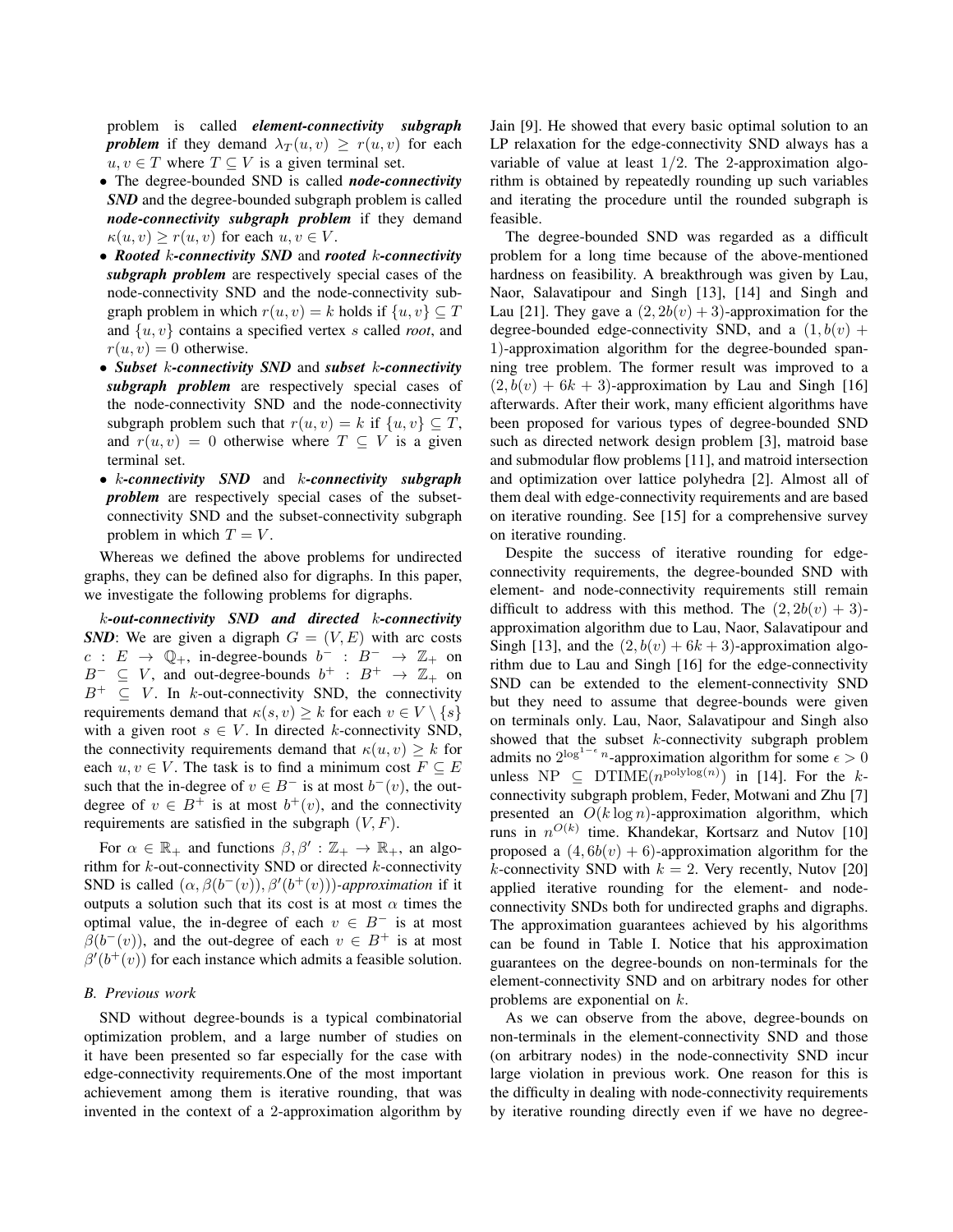bounds. Most approximation algorithms proposed for nodeconnectivity SND without degree-bounds so far are based on a decomposition approach [6], [12], [17], [18], [19]. Roughly speaking, papers adopting this approach solve the problem by decomposing it into instances of problems with edge- or element-connectivity requirements, or their generalizations.

As for iterative rounding, Cheriyan, Vempala and Vetta [4] showed that it achieves  $O(\sqrt{n/\epsilon})$ -approximation for the *k*-connectivity SND where  $\epsilon$  is a positive real with  $k \leq$  $(1 - \epsilon)n$ . Fleischer, Jain and Williamson [8] showed that iterative rounding achieves a 2-approximation for the nodeconnectivity SND with  $k \leq 2$ . Both of these results hold only for the case without degree-bounds, and use a standard LP relaxation in which connectivity requirements are formulated by bisets (or its equivalent notion set-pairs). Since the methods based on the decomposition approach in [6], [17] only achieves  $O(\log k \log \frac{n}{n-k})$ -approximation for the *k*-connectivity SND without degree-bounds, iterative rounding gives a much better result than the decomposition approaches but only for  $k \leq 2$ . Aazami, Cheriyan and Laekhanukit [1] presented an instance of the *k*-connectivity SND without degree-bounds for which the basic optimal solution to the LP relaxation has no variable of value  $\Omega(\frac{1}{\sqrt{2}})$ *k* ). Their instance shows that it is hard for iterative rounding to *√* achieve an approximation factor better than  $O(\sqrt{k})$  for the *k*-connectivity SND with general *k*.

# *C. Our results and techniques*

A *biset* is an ordered pair  $\hat{S} = (S, S^+)$  of subsets of *V* such that  $S \subseteq S^+$ . *S* is called the *inner-part* of  $\hat{S}$  and  $S^+$  is called the *outer-part* of  $\hat{S}$ . We call  $S^+ \setminus S$  the *boundary* of *S*, denoted by Γ(*S*<sup> $)$ </sup>). We represent the size of Γ(*S*<sup> $)$ </sup>) by  $γ(S)$ . When *E* is a set of undirected edges,  $\delta_E(\tilde{S})$  denotes the set of edges in *E* joining nodes in *S* with those in  $V \setminus S^+$ . When *E* is a set of arcs,  $\delta_E^-(\hat{S})$  denotes the set of arcs in *E* that have their heads in  $S$  and their tails in  $V \setminus S^+$ . As we will see in Section II, the element- and node-connectivity requirements can be represented by requiring

$$
\sum_{e \in \delta_E(\hat{S})} x(e) \ge f(\hat{S}) \quad \text{for each biset } \hat{S} \tag{1}
$$

in undirected graphs, and

$$
\sum_{e \in \delta_E^-(\hat{S})} x(e) \ge f(\hat{S}) \quad \text{for each biset } \hat{S} \tag{2}
$$

in digraphs where  $x(e) \in \{0,1\}$  is a variable for representing whether an edge/arc  $e \in E$  is chosen or not, and *f* is some biset function defined from the connectivity requirements.

*1) Element-connectivity SND:* We give an iterative rounding  $(O(k), O(k) \cdot b(v))$ -approximation algorithm for the element-connectivity SND. Our algorithm exploits the LP relaxation in which the connectivity requirements are formulated by (1). This is a natural extension of the LP relaxation usually used for SND with edge-connectivity requirements. In SND with edge-connectivity requirements, the analysis of iterative rounding depends on the laminarity of the tight cut constraints defining the basic solutions. On the other hand, it is known [20] that if the biset function *f* is defined from the element-connectivity, then the tight biset constraints defining the basic solutions to our LP has a laminarity, whose definition will be introduced in Section IV. Despite this observation, we still have some difficulty in carrying out the standard token argument for edge-connectivity problem particularly in the case of bisets that have exactly one child in the laminar family. To tackle this, we use a careful structural lemma (Lemma 2) that bounds the number of such one-child bisets that need careful handling. This leads to our bounds for the element-connectivity SND (Corollary 1).

*2) k-out-connectivity SND:* We have the same laminarity of the independent tight biset constraints for the *k*-out-connectivity. Hence it is not difficult to see that our idea for the element-connectivity SND gives an  $(O(k), O(k) \cdot b^-(v), O(k) \cdot b^+(v)$ )-approximation for the *k*out-connectivity SND. However we find that it is possible to achieve a better result. Here the key interaction is between the size of the laminar family of independent tight constraints for the extreme point, and the size of the set of nodes whose degree-bounds are tight and are linearly independent at this extreme point. Depending upon the relative sizes of these two sets, we extend the earlier token argument to get our result. When the set of nodes with tight degree-bounds is smaller comparing with the laminar family of independent tight constraints, we show that a known iterative rounding proof for the case without degree-bounds can be modified for the case with degree-bounds. When the set of nodes with tight degree-bounds is larger, we observe that our structural lemma on the laminar family and token distribution scheme work for the *k*-out-connectivity SND. By these observations, we give a  $(2, k, 2b^+(v) + O(k))$ -approximation algorithm for the *k*-out-connectivity SND.

*3) Element-connectivity subgraph problem:* The above token distribution idea for the *k*-out-connectivity SND does not work for undirected graphs. However, by introducing more careful token redistribution idea based on more sophisticated structural lemma than the one used for the element-connectivity SND, we can see that there exists a fractional edge in the basic solution for the corresponding LP relaxation with value at least 1*/*6 or a degree-bounded node of degree at most 16*k* <sup>2</sup>*−*4*k−*7 in the support graph of the basic solution (Theorem 5). This achieves approximation factor  $6b(v) + O(k^2)$  for the element-connectivity subgraph problem.

*4) The other node-connectivity requirements:* It has been shown in the previous works on the node-connectivity SND that the other connectivity requirements can be decomposed into element-connectivity or *k*-out-connectivity requirements. Hence out results for the element-connectivity and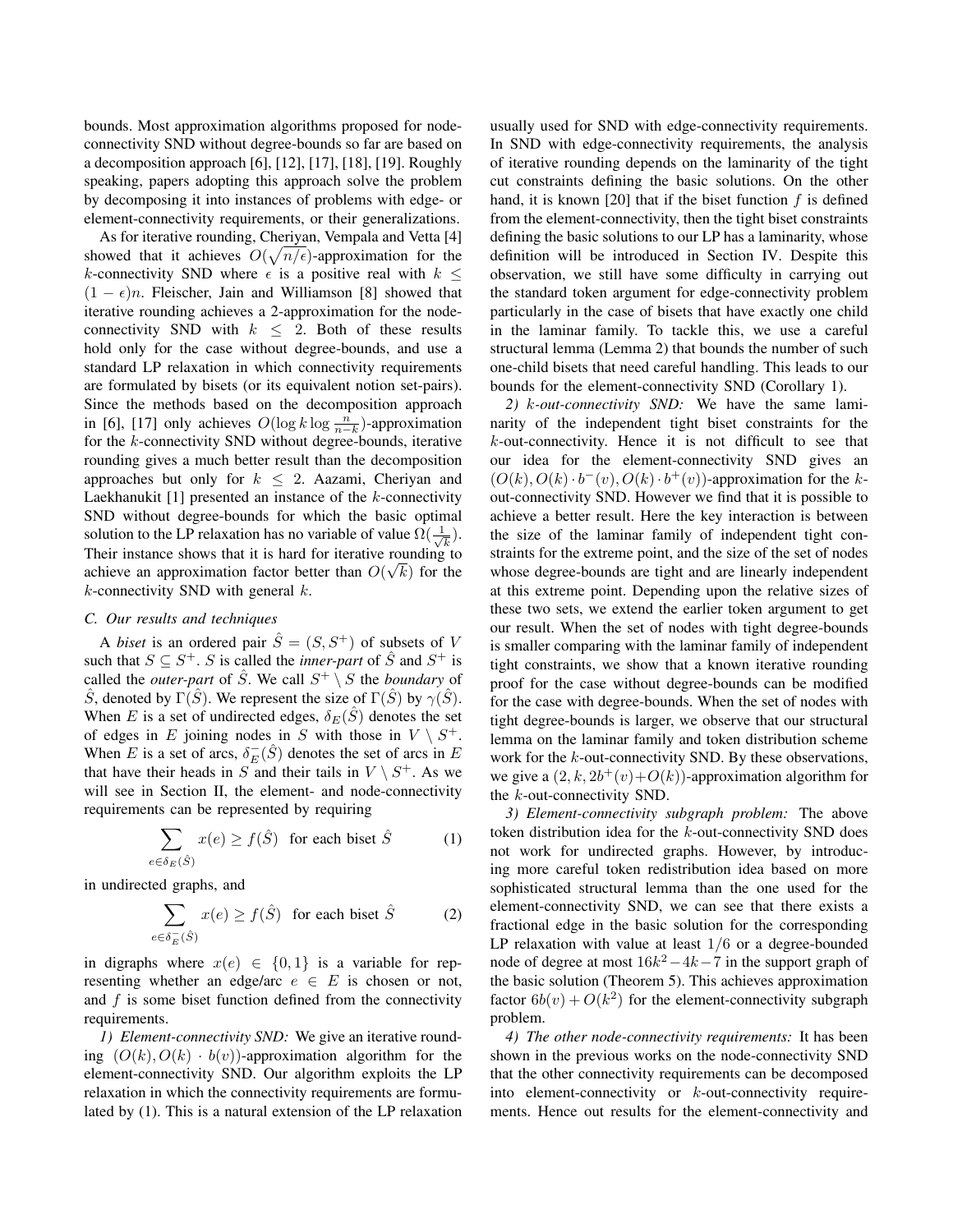|                                          | edge cost (approx. factors)                                             | degree                                                                                                                                             | note                                                                                                       |
|------------------------------------------|-------------------------------------------------------------------------|----------------------------------------------------------------------------------------------------------------------------------------------------|------------------------------------------------------------------------------------------------------------|
| element-connectivity<br>(undirected)     | $\mathfrak{D}$<br>$O(\log k)$<br>$4k-1$<br>$+\infty$                    | $(b(v) + 6k + 3, +\infty)^*$<br>$(O(\log k \cdot b(v) + k), O(2^k) \cdot b(v))^*$<br>$(4k-1)\cdot b(v) + 4k-2$<br>$6b(v) + O(k^2)$                 | Lau, Singh $[16]$<br>Nutov $[20]$<br>This paper<br>This paper                                              |
| node-connectivity<br>(undirected)        | $O(k^3 \log k \log  T )$<br>$O(k^4 \log  T )$<br>$+\infty$              | $O(2^k k^3 \log  T ) \cdot b(v)$<br>$O(k^4 \log  T ) \cdot b(v)$<br>$O(k^3 \log  T  \cdot b(v) + k^5 \log  T )$                                    | Nutov $[20]$<br>This paper<br>This paper                                                                   |
| rooted $k$ -connectivity<br>(undirected) | $O(\log k)$<br>$O(k^2 \log k \log  T )$<br>$O(k^2 \log k)$<br>$+\infty$ | $O(2^k) \cdot b(v)$<br>$O(2^k k^2 \log  T ) \cdot b(v)$<br>$2b(v) + 5k - 1$<br>$O(k^2 \log k) \cdot b(v)$<br>$O(k \log k \cdot b(v) + k^3 \log k)$ | only for $T = V$ , Nutov [20]<br>Nutov $[20]$<br>only for $T = V$ , This paper<br>This paper<br>This paper |
| subset $k$ -connectivity<br>(undirected) | $O(k^2 \log k \log  T )$<br>$O(k^2 \log k)$<br>$+\infty$                | $O(2^k k^2 \log  T ) \cdot b(v)$<br>$O(k^2 \log k) \cdot b(v)$<br>$O(k \log k \cdot b(v) + k^3 \log k)$                                            | Nutov $[20]$<br>This paper<br>This paper                                                                   |
| $k$ -connectivity<br>(undirected)        | O(k)<br>O(k)                                                            | $O(2^k) \cdot b(v)$<br>$2b(v) + O(k^2)$                                                                                                            | Nutov $[20]$<br>This paper                                                                                 |
| $k$ -out-connectivity<br>(directed)      | $O(\log k)$<br>2                                                        | $(+\infty, O(2^k) \cdot b^+(v))$<br>$(b^-(v), +\infty)$<br>$(k, 2b^+(v) + 4k - 1)$                                                                 | Nutov $[20]$<br>Nutov $[20]$<br>This paper                                                                 |
| directed $k$ -connectivity<br>(directed) | O(k)<br>O(k)                                                            | $(+\infty, O(2^k) \cdot b^+(v))$<br>$(O(k^2), 2b^+(v) + O(k^2))$                                                                                   | Nutov $[20]$<br>This paper                                                                                 |

Table I APPROXIMATION GUARANTEES FOR THE DEGREE-BOUNDED SND AND THE DEGREE-BOUNDED SUBGRAPH PROBLEM

\*The two-tuples denote the degrees of terminals and of non-terminals respectively.

*k*-out-connectivity give new approximation algorithms for these requirements. The approximation guarantees achieved by our algorithms are summarized in Table I. Approximation guarantee  $\beta(b(v))$  for the degree-bounded subgraph problem is represented by  $(+\infty, \beta(b(v)))$  in the table.

Although we do not give a proof due to the space limitation, if the biset function *f* is defined from the *k*connectivity requirements and  $n > 3k - 3$ , then the tight biset constraints defining a basic solution for our LP is laminar, which has been never observed before as far as we know. Therefore our results for the laminar bisets in undirected graphs show that applying iterative rounding directly gives an  $(O(k), O(k) \cdot b(v))$ -approximation for the *k*-connectivity SND and a  $(6b(v) + O(k^2))$ -approximation for the *k*-connectivity subgraph problem when  $n > 3k - 3$ . This is not important in terms of approximation guarantees because we can achieve better guarantees by decomposing the *k*-connectivity requirement into the *k*-out-connectivity SND requirements. Nevertheless we believe that this fact is worth noting even for the case without degree-bounds because  $O(k)$  guarantee on the fractionality of the basic optimal solution to the LP relaxation is much better than the earlier bound  $O(\sqrt{n/\epsilon})$  due to [4].

#### II. PRELIMINARIES ON BISETS

For a graph  $G = (V, E)$ , we denote the set of all bisets of *V* by *V*. If  $\hat{S} = (S, \hat{S}^+) \in \mathcal{V}$  satisfies  $S \neq \emptyset$  and  $V \backslash S^+ \neq \emptyset$ , then  $\hat{S}$  is called *proper*. For two bisets  $\hat{X} = (X, X^+)$  and *Y*̂ =  $(Y, Y^+)$ , we define  $\hat{X} \cap \hat{Y}$  as  $(X \cap Y, X^+ \cap Y^+)$ ,  $\hat{X} \cup \hat{Y}$ as  $(X \cup Y, X^+ \cup Y^+)$ , and  $\hat{X} \setminus \hat{Y}$  as  $(X \setminus Y^+, X^+ \setminus Y)$ .

Suppose that  $G = (V, E)$  is undirected. For a biset  $S$ , *χE*(*S*<sup>č</sup>) denotes the incidence vector of *δ*<sub>*E*</sub>(*S*<sup>č</sup>) (i.e., *χE*(*S*<sup>c</sup>) is the *E*-dimensional vector whose component corresponding to  $e \in E$  is 1 if  $e \in \delta_E(S)$ , and 0 otherwise).

Let  $g : V \to \mathbb{Z}_+$ . *g* is called *symmetric* when  $g(\hat{S}) =$  $g(\hat{S}')$  holds for any  $\hat{S} = (S, S^+) \in \mathcal{V}$  and  $\hat{S}' = (V \setminus \mathcal{V})$  $S^+$ ,  $V \setminus S$ ). *g* is called *intersecting supermodular* if for any bisets  $\hat{X}$  and  $\hat{Y}$  with  $g(\hat{X}) > 0$ ,  $g(\hat{Y}) > 0$ ,  $X \cap Y \neq \emptyset$ and  $V \setminus (X^+ \cup Y^+) \neq \emptyset$ ,  $g(\hat{X}) + g(\hat{Y}) \leq g(\hat{X} \cap \hat{Y}) + g(\hat{Y})$  $g(\hat{X} \cup \hat{Y})$  holds, and is called *skew supermodular* if for any two bisets  $\hat{X}$  and  $\hat{Y}$  with  $g(\hat{X}) > 0$  and  $g(\hat{Y}) > 0$ , we have (i)  $g(\hat{X}) + g(\hat{Y}) \leq g(\hat{X} \cap \hat{Y}) + g(\hat{X} \cup \hat{Y})$  or (ii)  $g(\hat{X}) + g(\hat{Y}) \leq g(\hat{X} \setminus \hat{Y}) + g(\hat{Y} \setminus \hat{X}).$ 

From  $T \subseteq V$  and  $r : T \times T \to \mathbb{Z}_+$ , define a biset function  $f_{\text{elt}}$  :  $V \rightarrow \mathbb{Z}$  by  $f_{\text{elt}}(\hat{S}) = \max_{u \in S \cap T, v \in T \setminus S^+} r(u, v)$  *− γ*(*S*̂) if  $S \cap T \neq \emptyset \neq T \setminus S^+$  and  $T \cap \Gamma(\hat{S}) = \emptyset$ , and by  $f_{\text{elt}}(\hat{S}) = 0$  otherwise. By Menger's theorem, an undirected graph  $(V, E)$  satisfies  $\lambda_T(u, v) \geq r(u, v)$  for each  $u, v \in T$ if and only if  $|\delta_E(\hat{S})| \ge f_{\text{elt}}(\hat{S})$  for each  $\hat{S} \in \mathcal{V}$ . Thus  $f_{\text{elt}}$ represents element-connectivity requirements.

*Theorem 1 ([8]):*  $f_{\text{elt}}$  is symmetric and skew supermodular.

For  $k \in \mathbb{Z}_+$  and  $s \in V$ , define a function  $f_{\text{out}} : V \to$  $\mathbb{Z}$  by  $f_{\text{out}}(\hat{S}) = k - \gamma(\hat{S})$  if  $S \neq \emptyset$  and  $s \notin S^+$ , and by  $f_{\text{out}}(\hat{S}) = 0$  otherwise. Then a digraph  $(V, E)$  satisfies  $\kappa(s, v) \geq k$  for each  $v \in V \setminus \{s\}$  if and only if  $|\delta_E^-(\hat{S})| \geq$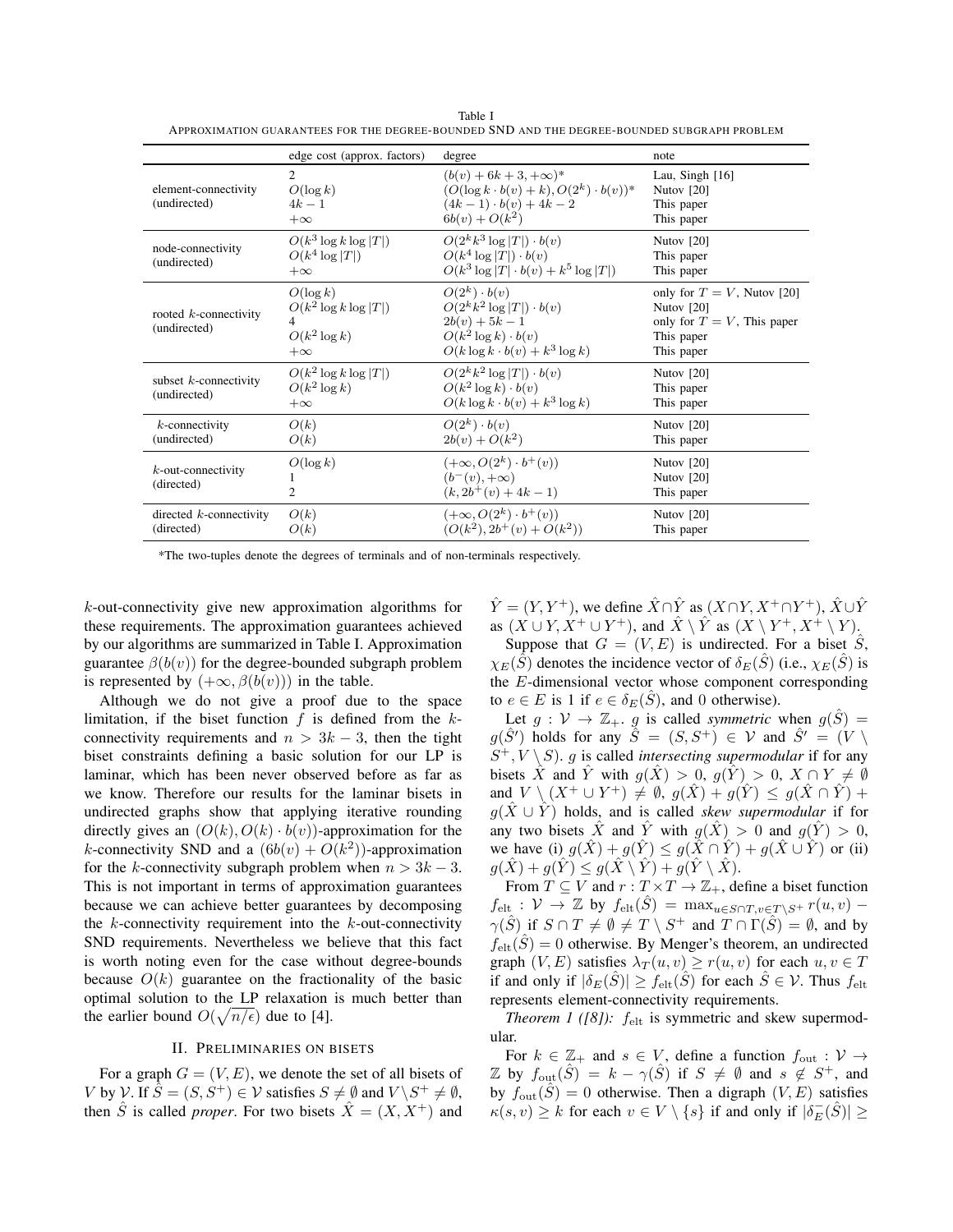$f_{\text{out}}(\hat{S})$  for each  $\hat{S} \in \mathcal{V}$ . In other words,  $f_{\text{out}}$  represents the *k*-out-connectivity requirements. It is not difficult to see the following property of *f*out.

*Theorem 2:*  $f_{\text{out}}$  is intersecting supermodular.

An arbitrary set *F* of undirected edges satisfies both  $|\delta_F(X)| + |\delta_F(Y)| \geq |\delta_F(X \cap Y)| + |\delta_F(X \cup Y)|$  and  $|\delta_F(\hat{X})| + |\delta_F(\hat{Y})| \ge |\delta_F(\hat{X} \setminus \hat{Y})| + |\delta_F(\hat{Y} \setminus \hat{X})|$  for any  $\hat{X}, \hat{Y} \in \mathcal{V}$ . Hence  $f_{\text{elt}} - |\delta_F(\cdot)|$  is skew supermodular. Similarly an arbitrary set *F* of directed edges satisfies  $|\delta_F^-(\hat{X})| + |\delta_F^-(\hat{Y})| \ge |\delta_F^-(\hat{X} \cap \hat{Y})| + |\delta_F^-(\hat{X} \cup \hat{Y})|$  for any *X*,  $\hat{Y}$  ∈  $\hat{V}$ . Hence  $f_{\text{out}} - |\delta_F^-(·)|$  is intersecting supermodular.

# III. ITERATIVE ROUNDING ALGORITHMS

# *A. Degree-bounded SND with symmetric skew supermodular functions in undirected graphs*

For applying iterative rounding, we define  $F \subseteq E$  as the set of edges which have not been chosen by the algorithm yet. The edges in  $E\backslash F$  have already been chosen as a part of the current solution by the algorithm. Let  $x \in \mathbb{R}^F$  be a variable vector each component of which corresponds to an edge in *F*. For any  $F' \subseteq F$ , we let  $x(F')$  denote  $\sum_{e \in F'} x(e)$ . Let  $f: V \to \mathbb{Z}_+$  be a symmetric skew supermodular function, where we define *f* by  $f(\hat{S}) = f_{\text{elt}}(\hat{S}) - |\delta_{E \setminus F}(\hat{S})|, \ \hat{S} \in \mathcal{V}$ when we apply our algorithm to the element-connectivity SND. The LP relaxation we use is

minimize 
$$
\sum_{e \in F} c(e)x(e)
$$
  
subject to 
$$
x(\delta_F(\hat{S})) \ge f(\hat{S}) \text{ for each } \hat{S} \in \mathcal{V},
$$

$$
x(\delta_F(v)) \le b(v) \text{ for each } v \in B,
$$

$$
0 \le x(e) \le 1 \text{ for each } e \in F.
$$
 (3)

Suppose that  $x^*$  is the basic optimal solution to (3). If the constraint corresponding to  $\hat{S} \in \mathcal{V}$  (resp.,  $v \in B$ ) in (3) is tight with regard to  $x^*$ , then  $\hat{S}$  (resp., *v*) is called *tight*. For iterative rounding to work, we need to show that the fractionality of  $x^*$  is low or there exists a node  $v \in B$  of low degree in (*V, F*) [15].

*Theorem 3:* Let  $G = (V, E)$  be an undirected graph  $G$ , and  $f : V \to \mathbb{Z}_+$  be a symmetric skew supermodular function such that  $\max\{\gamma(\hat{S}) \mid f(\hat{S}) > 0\} < k$ . Then there exists  $e \in F$  such that  $x^*(e) = 0$  or  $x^*(e) \ge 1/(4k-1)$ , for the basic optimal solution  $x^*$  to (3), or there exists  $v \in B$ such that  $|\delta_F(v)| \leq 4k - 1$ .

We prove Theorem 3 in Section IV. If there exists an edge  $e \in F$  such that  $x^*(e) = 0$  or  $x^*(e) \ge 1/\alpha$ , or if there exists  $v \in B$  such that  $|\delta_F(v)| \leq \beta$ , then a standard iterative rounding algorithm achieves  $(\alpha, \alpha \cdot b(v) + \beta - 1)$ approximation for the degree-bounded SND (see [13], [14]). Hence Theorem 3 implies the following results.

*Corollary 1:* The degree-bounded SND admits the following approximation guarantees:

- (i)  $(4k 1, (4k 1) \cdot b(v) + 4k 2)$  for the elementconnectivity SND;
- (ii)  $(O(k^4 \log |T|), O(k^4 \log |T|) \cdot b(v))$  for the nodeconnectivity SND;
- (iii)  $(O(k^2 \log k), O(k^2 \log k) \cdot b(v))$  for the rooted *k*connectivity SND;
- (iv)  $(O(k^2 \log k), O(k^2 \log k) \cdot b(v))$  for the subset *k*connectivity SND.

*Proof:* (i) is immediate from the simmetricity and the skew supermodularity of  $f_{\text{elt}} - |\delta_{E\setminus F}(\cdot)|$ . (ii) is obtained from (i) and the decomposition of the nodeconnectivity SND into  $O(k^3 \log |T|)$  instances of the element-connectivity SND due to Chuzhoy and Khanna [5]. (iii) and (iv) also can be derived by a decomposition presented in [18], [19].

# *B. Degree-bounded SND with intersecting supermodular functions in digraphs*

We let  $f: V \to \mathbb{Z}_+$  be an intersecting supermodular function. When we apply our algorithm to the *k*-out-connectivity SND, we define  $\hat{f}$  by  $\hat{f}(\hat{S}) = f_{\text{out}}(\hat{S}) - |\delta_{E \setminus F}(\hat{S})|$   $S \in \mathcal{V}$ . Our LP relaxation for this case is

minimize 
$$
\sum_{e \in F} c(e)x(e)
$$
  
subject to 
$$
x(\delta_F^-(\hat{S})) \ge f(\hat{S}) \text{ for each } \hat{S} \in \mathcal{V},
$$

$$
x(\delta_F^+(v)) \le b^+(v) \text{ for each } v \in B^+,
$$

$$
0 \le x(e) \le 1 \text{ for each } e \in F.
$$
 (4)

*Theorem 4:* Let *G* be a digraph,  $f : V \rightarrow \mathbb{Z}_+$  be a intersecting supermodular function such that  $\max\{\gamma(S)$  $f(S) > 0$ }  $\lt k$ . Then there exists an arc  $e \in F$  such that  $x^*(e) = 0$  or  $x^*(e) \ge 1/2$ , for the basic optimal solution  $x^*$ to (4), or there exists a node  $v \in B^+$  such that  $|\delta_F^+(v)| \leq 4k$ . We prove Theorem 4 in Section V.

*Corollary 2:* The degree-bounded SND admits the following approximation guarantees:

- (i)  $(2, k, 2b^+(v) + 4k 1)$ -approximation for the *k*-outconnectivity SND;
- (ii)  $(4, 2b(v) + 5k 1)$ -approximation for the rooted *k*connectivity SND with  $T = V$ ;
- (iii)  $(O(k), O(k^2), 2b^+(v) + O(k^2))$ -approximation for the directed *k*-connectivity SND;
- (iv)  $(O(k), 2b(v) + O(k^2))$ -approximation for the *k*connectivity SND.

*Proof:* The guarantees on the arc costs and the outdegree in (i) is immediate from Theorem 4 and the intersect- $\lim_{k \to \infty} \frac{1}{k}$  supermodularity of  $f_{\text{out}} - |\delta_{E \setminus F}^{-}(·)|$ . Nutov [20] showed that the in-degree of each node is at most *k* in every minimal solution for the degree-bounded SND in digraphs when the connectivity requirements are represented by intersecting supermodular functions. The guarantee on the in-degree in (i) follows from this fact.

(ii) is proven by applying (i) to the digraph obtained by replacing each undirected edge *uv* by arcs *uv* and *vu* with degree-bounds defined by  $B^- = B^+ = B$  and  $b^-(v) =$  $b^+(v) = b(v)$  for each  $v \in B$ .

(iii) follows from (i) and the theorem due to Nutov [20] which shows that if the *k*-out-connectivity SND problem admits an  $(\alpha, \beta(b^-(v)), \beta'(b^+(v)))$ -approximation,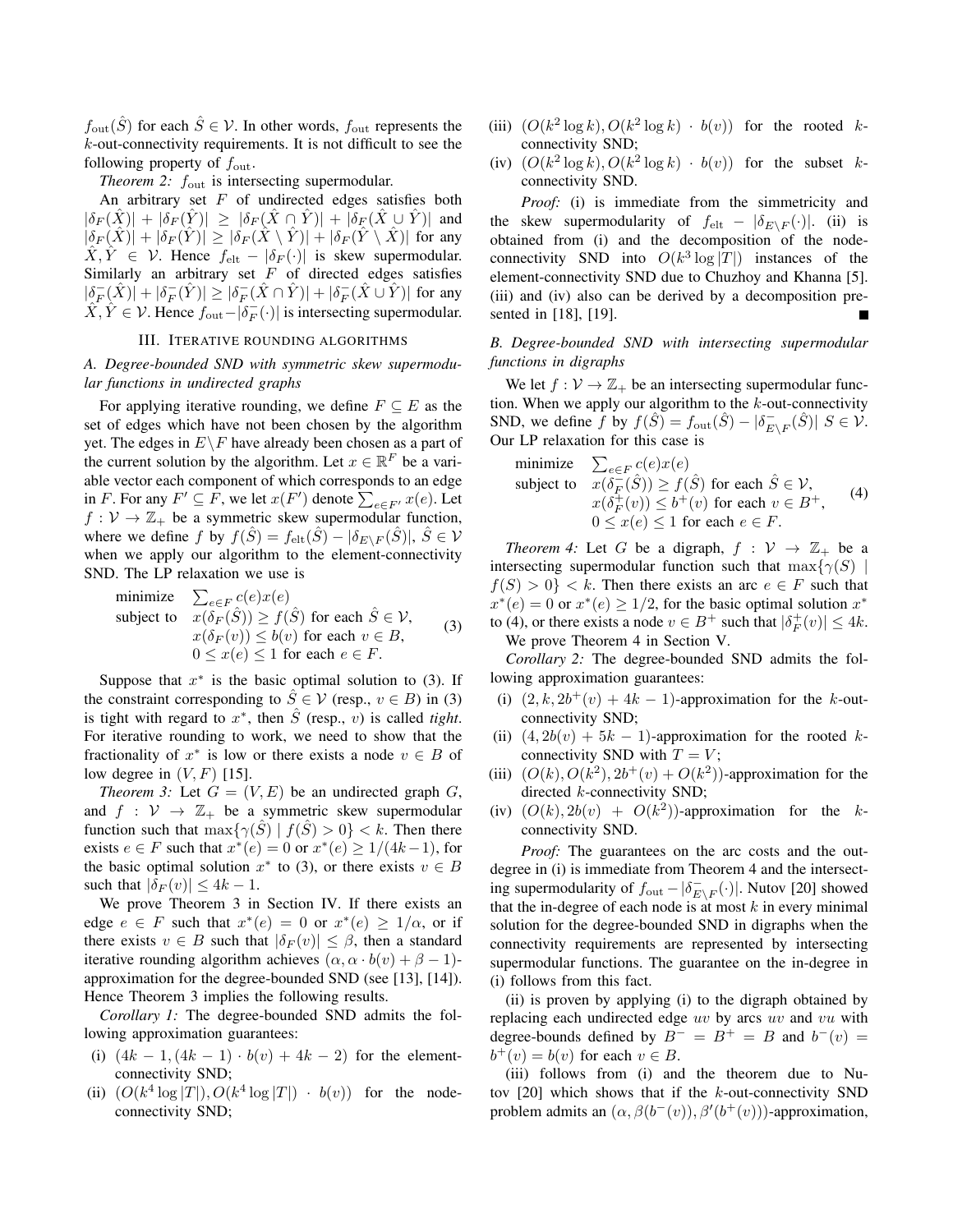then the directed spanning SND problem admits an  $(\alpha +$  $O(k)$ ,  $\beta(b^-(v)) + O(k^2)$ ,  $\beta'(b^+(v)) + O(k^2)$ )-approximation. (iv) is obtained from (iii) as (ii) is obtained from (i).

*C. Degree-bounded subgraph problem with symmetric skew supermodular functions in undirected graphs*

For the degree-bounded subgraph problem, we use the following LP relaxation.

maximize 
$$
x(F)
$$
  
\nsubject to  $x(\delta_F(\hat{S})) \ge f(\hat{S})$  for each  $\hat{S} \in \mathcal{V}$ ,  
\n $x(\delta_F(v)) \le b(v)$  for each  $v \in B$ ,  
\n $0 \le x(e) \le 1$  for each  $e \in F$ . (5)

In this case, Theorem 3 can be improved to obtain the next theorem.

*Theorem 5:* Let  $G = (V, E)$  be an undirected graph, and  $f: V \to \mathbb{Z}_+$  be a symmetric skew supermodular function such that  $\max\{\gamma(\tilde{S}) \mid f(\tilde{S}) > 0\} < k$ . Then there exists  $e \in F$  such that  $x^*(e) = 0$ , or  $x^*(e) \ge 1/6$  for the basic optimal solution  $x^*$  to (5), or there exists  $v \in B$  such that  $|\delta_F(v)| \leq 16k^2 - 4k - 7.$ 

We prove Theorem 5 in Section VI.

*Corollary 3:* The degree-bounded subgraph problem admits the following approximation guarantees:

- (i)  $6b(v) + O(k^2)$  for the element-connectivity subgraph problem;
- (ii)  $O(k^3 \log |T| + b(v) + k^5 \log |T|)$  for the nodeconnectivity subgraph problem;
- (iii)  $O(k \log k \cdot b(v) + k^3 \log k)$  for the rooted *k*-connectivity subgraph problem;
- (iv)  $O(k \log k \cdot b(v) + k^3 \log k)$  for the subset *k*-connectivity subgraph problem.

*Proof:* The claims can be proven by applying Theorem 5 as in the proof of Corollary 1.

# IV. PROOF OF THEOREM 3

Here we discuss the structure of tight bisets defining *x ∗* . Our aim is to prove "laminarity" of the tight bisets, but what is the laminarity of bisets? We can find an answer to this question in previous works [8], [20].

*Definition 1:* A family *F* of bisets is called *laminar* if it satisfies all of the following conditions: (i) Set family  ${S \mid S \in \mathcal{F}}$  is laminar; (ii) If  $\hat{X}, \hat{Y} \in \mathcal{F}$  satisfy  $X \subset Y$ , then  $X^+ \subseteq Y^+$ ; (iii) If  $\hat{X}, \hat{Y} \in \mathcal{F}$  satisfy  $X = Y$ , then  $Y^+ \subseteq X^+$  or  $X^+ \subseteq Y^+$ .

We have the following property of tight constraints which define the basic optimal solution  $x^*$  to (3). This can be proven by a standard uncrossing technique. See other papers such as [4], [8], [20] for the proof.

*Lemma 1:* Let *G* be an undirected graph, and  $f: V \rightarrow$  $\mathbb{Z}_+$  be a skew supermodular function such that  $\max\{\gamma(S) \mid$  $f(\hat{S}) > 0$ } < k. Let  $x^*$  be the basic optimal solution to (3) such that  $0 < x^*(e) < 1$  for each  $e \in F$ , and C be a maximal subset of  $\{v \in B \mid x^*(\delta_F(v)) = b(v)\}$  such that

 $\{ \chi_F(v) \mid v \in C \}$  is linearly independent. Then there exists a laminar family  $\mathcal L$  of proper tight bisets such that  $|\mathcal L| + |C| =$  $|F|$ , the vectors in  $\{\chi_F(\hat{S}) \mid \hat{S} \in \mathcal{L}\} \cup \{\chi_F(v) \mid v \in C\}$ are linearly independent, and *x ∗* is the unique solution to  $\{x(\delta_F(S)) = f(S) \mid S \in \mathcal{L}\} \cup \{x(\delta_F(v)) = b(v) \mid v \in C\}.$ 

We now prove Theorem 3. Suppose for a contradiction that  $0 < x^*(e) < 1/(4k-1)$  for each  $e \in F$  and  $|\delta_F(v)| \ge$ 4*k* for each *v* ∈ *B*. Let  $\mathcal{L}$  be the laminar family of tight bisets and *C* be the set of tight degree-bounded nodes in Lemma 1.

By Definition 1,  $\{S \mid \hat{S} \in \mathcal{L}\}\$ is laminar, and if  $\hat{X}, \hat{Y} \in \mathcal{L}$ satisfy  $X = Y$ , then  $X^+ \subset Y^+$  or  $Y^+ \subset X^+$ . Identifying each  $v \in C$  as a biset  $({v}, {v})$ , we use  $\mathcal{L}'$  to denote the family *L∪C* of bisets. *L ′* is also laminar. We define a partial order  $\leq$  on  $\mathcal{L}'$  so that  $\hat{X} \leq \hat{Y}$  holds when (i)  $X \subset Y$ , or (ii)  $X = Y$  and  $X^+ \subseteq Y^+$ . This order defines a forest structure on  $\mathcal{L}'$ . In the rest of this paper, "minimal" and "maximal" are defined with respect to this order. For  $\hat{X}, \hat{Y} \in \mathcal{L}'$ , we say that  $\hat{Y}$  is the *parent* of  $\hat{X}$  and  $\hat{X}$  is a *child* of  $\hat{Y}$  if  $\hat{Y}$ is the minimal biset with  $\hat{X} \prec \hat{Y}$ .

Let  $e = uv \in F$ ; we distribute two tokens for this edge  $e$ to some bisets in  $\mathcal{L}'$  using the following rules.

- (i) Note that there is a biset  $\hat{X} \in \mathcal{L}'$  such that  $u \in X$  and  $v \in V \setminus X^+$  since *e* is included in *F*. We denote the minimal such biset  $\hat{X}$  by  $\hat{S}_{(e,u)}$ , and give it the first token of *e*.
- (ii) Suppose there also exists a biset  $\hat{Y} \in \mathcal{L}'$  such that  $v \in Y$  and  $u \in V \setminus Y^+$  then we denote the minimal such biset  $\hat{Y}$  by  $\hat{S}_{(e,v)}$  and give it the second token of *e*. Otherwise, *e* gives the second token to the biset  $\hat{Z}$ which is minimal in  $\{\hat{Z} \in \mathcal{L}' \mid \hat{S}_{(e,u)} \prec \hat{Z}, v \in Z^+\}.$ In the former case when both  $\hat{S}_{(e,u)}$  and  $\hat{S}_{(e,v)}$  exist, we say that  $e$  is *missed* by the biset  $\hat{Z}$  which is minimal  $\inf \{ \hat{Z} \in \mathcal{L}' \mid \hat{S}_{(e,u)} \prec \hat{Z}, v \in Z^+ \}.$

# *Induction proof*

Observe that each edge in *F* distributes at most two tokens. In what follows, we show that it is possible to rearrange the tokens so that each biset in *L ′* obtains at least two tokens, each maximal biset in *L ′* obtains at least  $2k+2$  tokens, and obtains  $4k$  tokens unless it has exactly one child. This proves Theorem 3 because it means that  $2|\mathcal{L}'| =$  $2(|\mathcal{L}|+|C|) = 2|F| \geq$  (the number of distributed tokens) >  $2|\mathcal{L}'|$ , which is a contradiction.

Our proof is by the induction on the height of the forest defined from the partial order on *L ′* . The base case of our induction is when the height of the forest is 1. That is to say, each biset in  $\mathcal{L}'$  has no child. In this case, each biset  $\hat{S} \in \mathcal{L}'$ obtains one token from each edge in  $\delta_F(\hat{S})$ . If  $\hat{S} \in \mathcal{L}$ , then  $|\delta_F(\hat{S})| \geq 4k$  follows from  $x^*(\delta_F(\hat{S})) = f(\hat{S}) \geq 1$  and  $x^*(e) < 1/(4k-1)$  for  $e \in \delta_F(\hat{S})$ . If  $S = (\{v\}, \{v\})$  for some  $v \in C$ , then the assumption indicates  $|\delta_F(\hat{S})| \geq 4k$ . In either case, *S*ˆ obtains at least 4*k* tokens.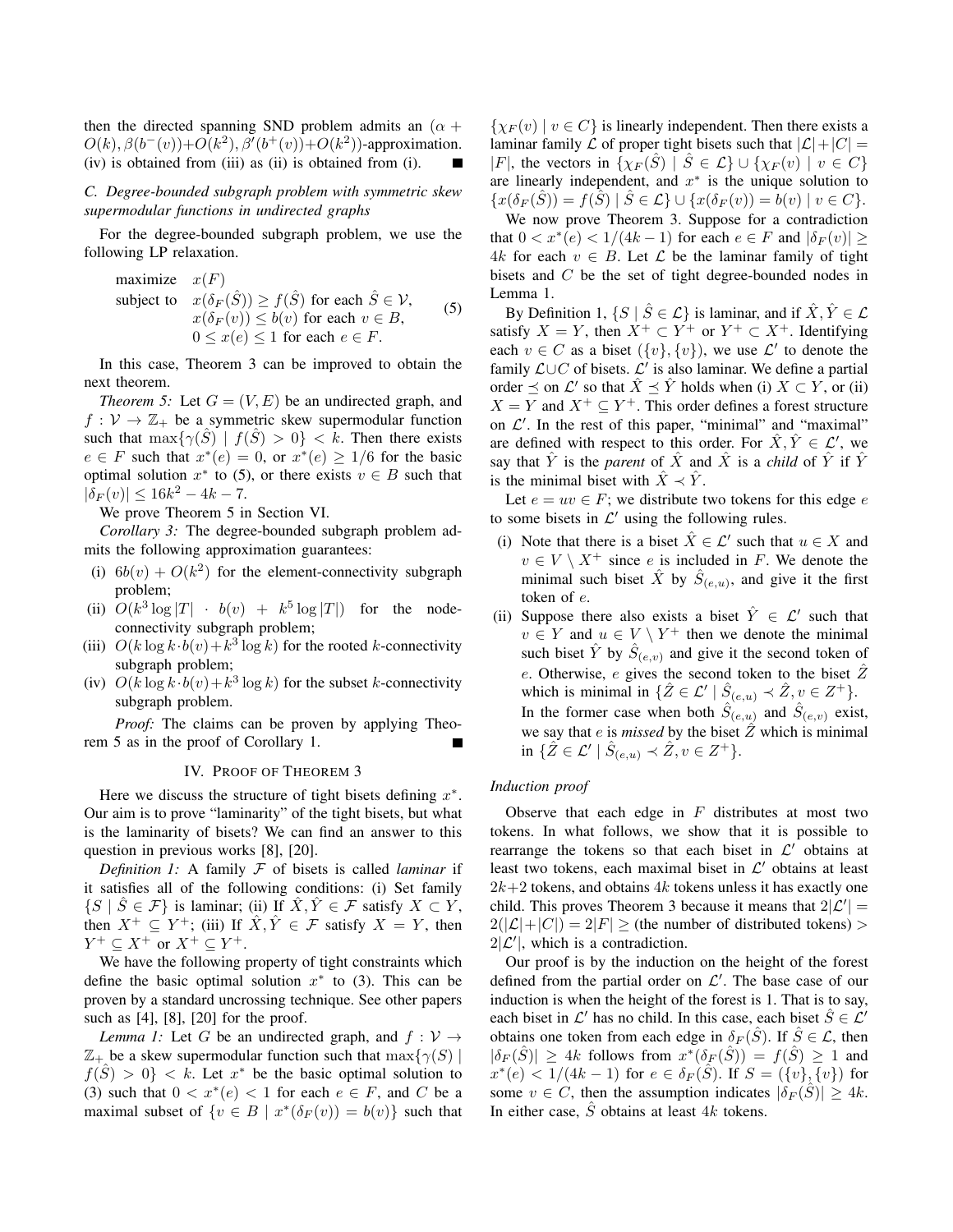

Figure 1.  $\hat{S}_i$  and  $\hat{S}_j$  with  $i, j \in I$  and  $i \neq j$  in the proof of Lemma 2

Now let us discuss the case where the forest contains a tree of height more than one. Let  $\hat{R}$  be the biset maximal in the tree. Suppose that  $\hat{R}$  has at least two children. Then by the induction, we can arrange the tokens in the subtree rooted at each child so that the claim holds, i.e., each biset has at least two tokens and each child of *R*ˆ has at least  $2k + 2$  tokens. From each child of  $\hat{R}$ , move  $2k$  tokens to  $\hat{R}$ . Then *R* obtains 4*k* tokens and each child keeps 2 tokens. Thus the claim holds in this case.

The remaining case is when  $R$  has exactly one child. Let  $\hat{S}_1$  be the maximal descendent of  $\hat{R}$  which has more than one child or has no child. Let  $\hat{S}_2, \hat{S}_3, \dots, \hat{S}_{p-1}$  be the bisets on the path from  $\hat{S}_1$  to  $\hat{R}$  in the tree, and assume that  $\hat{S}_1 \prec$  $\hat{S}_2 \prec \cdots \prec \hat{S}_{p-1} \prec \hat{S}_p = \hat{R}$ . Note that the only child of each  $\hat{S}_i$ ,  $i \in \{2, 3, \ldots, p\}$  is  $\hat{S}_{i-1}$ . We apply the induction hypothesis for the subtree rooted at  $\hat{S}_1$ . That is to say, we arrange the tokens in the subtree so that each biset below  $\hat{S}_1$  has two tokens, and  $\hat{S}_1$  has 4*k* tokens. Then we show that the tokens owned by  $\tilde{S}_1, \tilde{S}_2, \ldots, \tilde{S}_p$  can be distributed so that each  $\hat{S}_i$ ,  $i \in \{1, 2, \ldots, p-1\}$  has at least two tokens and  $\hat{S}_p$  has  $2k+2$  tokens.

Let  $i \in \{2, 3, \ldots, p\}$ . The linear independence between  $\chi_F(\hat{S}_i)$  and  $\chi_F(\hat{S}_{i-1})$  implies that  $|\delta_F(\hat{S}_i) \setminus \delta_F(\hat{S}_{i-1})|$  +  $|\delta_F(\hat{S}_{i-1}) \backslash \delta_F(\hat{S}_{i})| > 0$ . In particular  $|\delta_F(\hat{S}_{i}) \backslash \delta_F(\hat{S}_{i-1})| +$  $|\delta_F(\hat{S}_{i-1}) \setminus \delta_F(\hat{S}_i)| \geq 2$  by the fact that  $x^*(\delta_F(\hat{S}_i))$  and  $x^*(\delta_F(\hat{S}_{i-1}))$  are integers and  $x^*(e) < 1$  for each  $e \in F$ .  $\hat{S}_i$  obtains one token from each edge in  $\delta_F(\hat{S}_i) \setminus \delta_F(\hat{S}_{i-1})$ . Hence we are done if  $|\delta_F(\hat{S}_i) \setminus \delta_F(\hat{S}_{i-1})| \geq 2$ .

Consider the case where  $|\delta_F(\hat{S}_i) \setminus \delta_F(\hat{S}_{i-1})| \leq 1$ . Then  $|\delta_F(\hat{S}_{i-1}) \setminus \delta_F(\hat{S}_i)| \ge 1$ . Let  $e = uv \in \delta_F(\hat{S}_{i-1}) \setminus \delta_F(\hat{S}_i)$ with  $u \in S_{i-1} \subseteq S_i$  and  $v \in S_i^+ \setminus S_{i-1}^+$ . If  $\hat{S}_{(e,v)}$  does not exist, then  $\hat{S}_i$  gets the second token of *e*. Otherwise, *e* is missed by  $\hat{S}_i$ . Thus  $\hat{S}_i$  obtains two tokens unless  $\hat{S}_i$  misses an edge.

After applying the induction hypothesis,  $\hat{S}_1$  has  $4k$  tokens. As we have observed,  $\hat{S}_i$ ,  $i \ge 2$  has two tokens unless  $\hat{S}_i$ misses an edge. In the next lemma, we show that at most  $k-1$  bisets in  $\hat{S}_2, \hat{S}_3, \ldots, \hat{S}_p$  miss some edges. Then we can prove the claim by making  $\hat{S}_1$  give two tokens to each of such bisets (potentially including  $\hat{S}_p$ ), and 2*k* tokens to  $\hat{S}_p$ . This completes the proof of Theorem 3.

*Lemma 2:* At most  $k - 1$  bisets in  $\hat{S}_2, \hat{S}_3, \dots, \hat{S}_p$  miss some edges.

*Proof:* Let  $I \subseteq \{2, \ldots, p\}$  be the set of indices such

that each  $\hat{S}_i$ ,  $i \in I$  misses an edge  $e_i = u_i v_i \in F$ . Suppose that  $u_i \in S_{i-1} \subseteq S_i$  and  $v_i \in S_i^{\dagger} \setminus S_{i-1}^+$  for each  $i \in I$ .

Let  $i \in I$ . Since  $S_i^+ \subseteq S_p^+$ ,  $v_i \in S_p^+$ . If  $v_i \in S_p$ , then  $S_{(e_i, v_i)} \subseteq S_p$  by the laminarity of  $\{S \mid S \in \mathcal{L}\}\$ , but this contradicts the fact that each  $\hat{S}_i$ ,  $i \geq 2$  has only one child. Thus  $v_i \in \Gamma(\hat{S}_p)$ .  $v_i \neq v_j$  holds for any  $i, j \in I$  with  $i \neq j$ because  $v_i \in S_i^+ \setminus S_{i-1}^+$  for each  $i \in I$ . Figure 1 illustrates these facts. Since  $\gamma(\hat{S}_p) \leq k-1$ ,  $|I| \leq k-1$ . In other words, at most  $k - 1$  bisets in  $\hat{S}_2, \hat{S}_3, \ldots, \hat{S}_p$  miss some edges.

### V. PROOF OF THEOREM 4

The following lemma shows that a family of tight bisets characterizing the basic optimal solution to (4) is laminar.

*Lemma 3 ([20]):* Let  $G = (V, E)$  be a digraph,  $f: V \rightarrow$ Z<sup>+</sup> be an intersecting supermodular function, and *x <sup>∗</sup>* be the basic optimal solution to (4) such that  $0 < x^*(e) < 1$  for each  $e \in F$ . Then there exists a laminar family  $\mathcal L$  of proper tight bisets and a set  $C^+ \subseteq B^+$  of tight degree-bounded nodes such that  $|C| + |C^+| = |F|$ , the vectors in  $\{\chi_F^-(\hat{S})\}$  $\hat{S} \in \mathcal{L}$   $\} \cup \{ \chi_F^+(v) \mid v \in C^+ \}$  are linearly independent, and  $x^*$  is the unique solution to  $\{x(\delta_F^-(\hat{S})) = f(\tilde{S}) \mid \hat{S} \in$  $\mathcal{L} \} \cup \{ x(\delta_F^+(v)) = b^+(v) \mid v \in C^+ \}.$ 

For the sake of arriving at a contradiction, suppose that each arc  $e \in F$  satisfies  $0 < x^*(e) < 1/2$ , and each  $v \in B^+$ satisfies  $|\delta_F^+(v)| \ge 4k+1$ . Define  $\mathcal L$  and  $C^+$  as in Lemma 3. Let  $E$  denote the set of leaf bisets in  $L$ . We use one of two arguments according to whether  $|\mathcal{E}| \geq |C^+|$  holds or not.

First, let us consider the case where  $|\mathcal{E}| \geq |C^+|$ . We modify the proof for the existence of an integer-valued variable when degree-bounds are not given [15]. For  $e \in F$ , we let  $\hat{S}_e$  denote the minimal biset  $\hat{S} \in \mathcal{L}$  such that  $e \in \delta_F^-(\hat{S})$ .  $\hat{S}_e$  always exists since otherwise  $x^*(e) = 0$ . We make each  $e \in F$  distribute one token to  $\hat{S}_e$ . Then each  $\hat{S} \in \mathcal{E}$  has  $|\delta_F^-(\hat{S})| \geq 2f(\hat{S})+1$  tokens. We make each biset in *E* give one token to a node in  $C^+$ . Since  $|\mathcal{E}| \geq |C^+|$ , each node in  $C^+$  obtains one token and each  $\hat{S} \in \mathcal{E}$  owns  $2f(\hat{S}) \ge f(\hat{S}) + 1$  tokens after this. As in the proof of [15] for the no degree-bounds case, we can show via induction that the tokens owned by bisets in  $\mathcal L$  can be redistributed so that each biset  $\hat{S} \in \mathcal{L}$  has at least one token, and at least  $f(\hat{S})+1$  tokens if  $\hat{S}$  is maximal. This implies a contradiction that  $|F| < |\mathcal{L}| + |C^+|$ .

Now we consider the case where  $|\mathcal{E}| \leq |C^+|$ . The argument for this case is similar to the one for Theorem 3. We make each  $e \in F$  distribute two tokens according to the following rules:

- (i) *e* gives one token to  $\hat{S}_e$ ;
- (ii) If  $u \in C^+$ , then *e* gives one token to *u*;
- (iii) If  $u \notin C^+$ , then *e* gives one token to the minimal biset  $\hat{X} \in \mathcal{L}$  such that  $\tilde{S}_e \prec \hat{X}$  and  $e \notin \delta_F^-(\hat{X})$ .

The total number of tokens distributed by arcs is at most  $2|F|$ . We show how to redistribute these tokens such that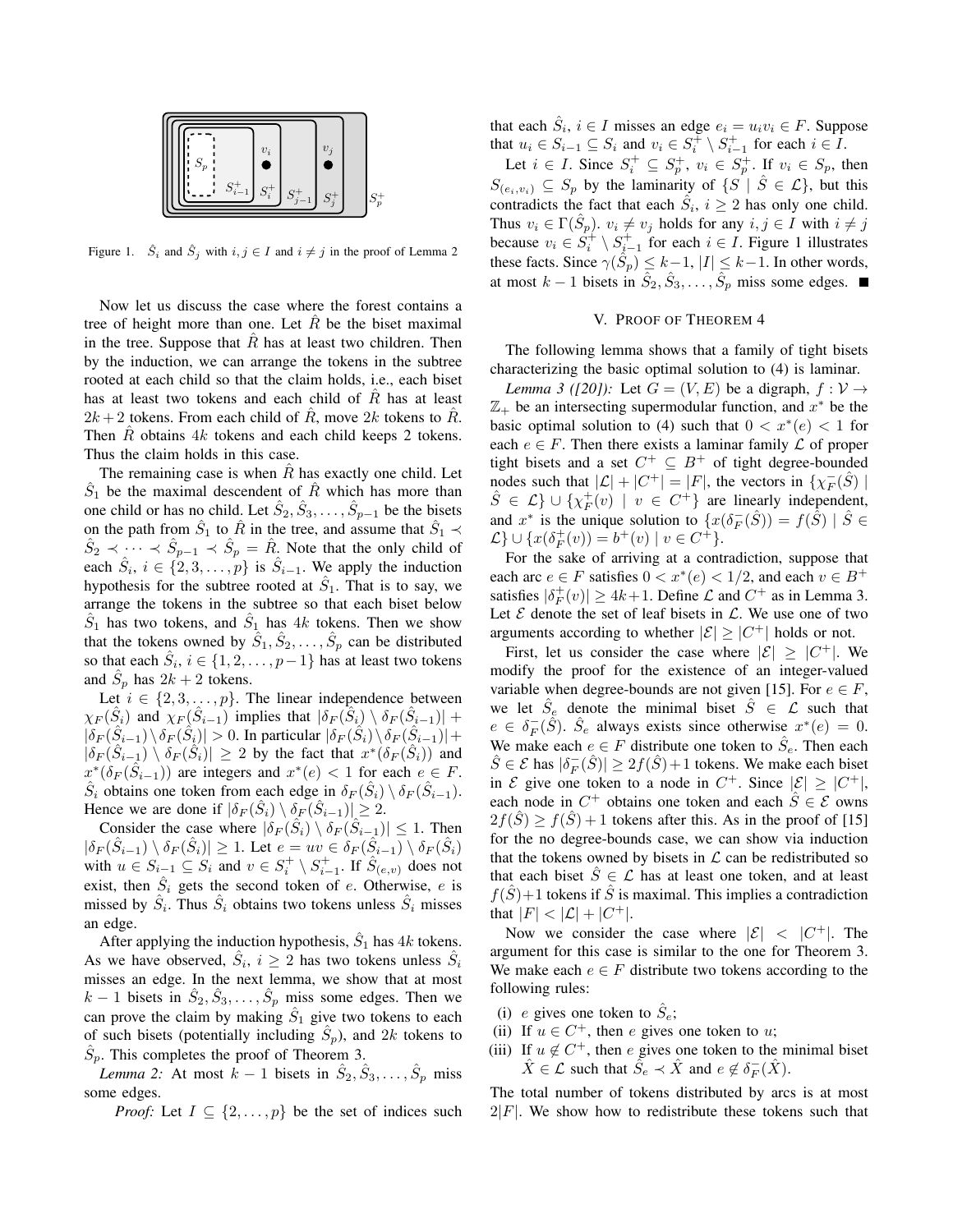each biset in  $\mathcal L$  and each node in  $C^+$  can obtain at least two tokens and one extra token remains, giving a contradiction.

Let  $v \in C^+$ . Since *v* obtains one token from each arc in  $\delta_F^+(v)$  and  $|\delta_F^+(v)| \ge 4k+1$ , *v* obtains at least  $4k+1$ tokens. These tokens are redistributed as follows.

- (iv) *v* keeps 2 tokens;
- (v) If the minimal biset  $\hat{X}$  in  $\{\hat{S} \in \mathcal{L} \mid v \in S\}$  has a unique minimal descendent  $\hat{Y}$  such that  $v \in Y^+$ , then 2 tokens are given to *Y*ˆ ;
- (vi)  $4k 3$  tokens are given to a biset in  $\mathcal{E}$ .

Since  $|\mathcal{E}| < |C^+|$ , each biset in  $\mathcal{E}$  receives  $4k - 3$  tokens from a node in  $C^+$  by rule (vi). By rule (iv), each node in  $C<sup>+</sup>$  has already owned 2 tokens. In what follows, we discuss the tokens for *L*. We claim that it is possible to arrange the tokens given to them so that

- *•* each biset in *L* has at least 2 tokens;
- each maximal biset in  $\mathcal L$  has at least  $2k+2$  tokens, and has 4*k* tokens unless it has exactly one child.

We prove the claim by induction on the height of the forest representing *L*. In the base case when the height of the forest is one, it is not difficult to prove the claim. Hence let us consider the case where the height is at least two. Let *R* be a maximal biset of  $\mathcal{L}$ . If *R* has at least two children, then the proof is immediate; Since each child has at least  $2k+2$  tokens by the induction hypothesis, let the child keep 2 tokens and give  $2k$  tokens to  $\hat{R}$ . Thus suppose that  $\hat{R}$  has only one child.

Let  $\hat{S}_1$  be the maximal descendent of  $\hat{R}$  such that it has more than one child or has no child. Let  $\hat{S}_2, \hat{S}_3, \ldots, \hat{S}_{p-1}$  be the bisets on the path from  $\hat{S}_1$  to  $\hat{R}$  in the forest, and assume that  $\hat{S}_1 \prec \hat{S}_2 \prec \cdots \prec \hat{S}_{p-1} \prec \hat{S}_p = \hat{R}$ . We apply the induction hypothesis for the subtree rooted at  $\hat{S}_1$  to arrange the tokens in the subtree so that each biset below  $\hat{S}_1$  has 2 tokens, and  $\hat{S}_1$  has  $4k$  tokens. As in Section IV, we can observe that  $\hat{S}_i$  has two tokens from the edges unless the tail of each  $e \in \delta_F^-(\hat{S}_{i-1}) \setminus \delta_F^-(\hat{S}_i)$  is in  $(\Gamma(\hat{S}_i) \cap \Gamma(\hat{S}_p)) \setminus S_{i-1}^+$ for each  $i \in \{2, 3, \dots, p\}$ , and there are at most  $k - 1$  such bisets in  $\hat{S}_2, \hat{S}_3, \ldots, \hat{S}_p$ . By moving two tokens from  $\hat{S}_1$  give to each of such bisets, and 2k tokens to  $\hat{S}_p$ , we can prove the claim.

# VI. PROOF OF THEOREM 5

For proving Theorem 5, we suppose for the sake of arriving at a contradiction that each  $e \in F$  satisfies  $0 <$  $x^*(e)$  < 1/6, and  $|\delta_F(v)| \ge 16k^2 - 4k - 6$  holds for each  $v \in B$ . Even if we replace (3) by (5), we have a laminar family  $\mathcal L$  of tight bisets and a set  $C \subseteq B$  of tight degree-bounded nodes in Lemma 1 because (3) and (5) are different only in their objective functions. In fact *L* is not only laminar, but it is *non-overlapping*, which is a stronger property than laminarity. Refer to [4] for the definition of non-overlapping families of bisets. Since the property of non-overlapping is closed under replacing a biset  $(S, S^+)$  by  $(V \setminus S^+, V \setminus S)$ , we assume without loss of generality that each  $\hat{S} \in \mathcal{L}$  satisfies  $|S| \leq |V \setminus S^+|$ .

Moreover, if  $x^*$  is the basic optimal solution to  $(5)$ , we have an extra property that every edge in *F* is incident to a node in *C*; Each  $e \in F$  is incident to a tight degreebounded node in *B* since otherwise  $x^*(e) = 1$ ; Since *C* is a maximal set of tight degree-bounded nodes such that  $\{ \chi_F(v) \mid v \in C \}$  is linearly independent, at least one of the end nodes of  $e \in F$  is included in *C*.

Below we derive a contradiction that  $|F|$  is larger than  $|\mathcal{L}| + |C|$  by new token arguments. Recall that  $\mathcal E$  is the set of leaves of *L*. We use one of two arguments according to whether  $|\mathcal{E}| < (4k+3)|C|$  holds or not.

# *A. Token argument when*  $|\mathcal{E}| < (4k+3)|C|$

Each edge  $e = vu \in F$  distributes two tokens. In particular, for each pair of  $e = vu \in F$  and an end node *v* of *e*, one token is distributed according to the following rules applied in this order:

- (i) If  $v \in C$ , then *e* gives one token to *v*;
- (ii) If  $v \notin C$  and  $\hat{S}_{(e,v)}$  exists, then *e* gives one token to  $\hat{S}_{(e,v)}$ ;
- (iii) If  $v \notin C$ ,  $\hat{S}_{(e,v)}$  does not exist and  $\hat{S}_{(e,u)}$  exists, then *e* gives one token to the biset  $\hat{X} \in \mathcal{L}$  which is minimal  $\text{in } \{ \hat{X} \in \mathcal{L} \mid \hat{S}_{(e,u)} \prec \hat{X}, v \in X^+ \}.$

 $\text{Let } v \in C$ . Since  $|\delta_F(v)| \ge 16k^2 - 4k - 6$  holds, *v* obtains at least 16*k* <sup>2</sup> *−*4*k −*6 tokens. These tokens are redistributed as follows.

- (iv) *v* keeps 2 tokens;
- (v) 4 tokens are given to the minimal biset  $\hat{S} \in \mathcal{L}$  such that  $v \in S$ ;
- (vi)  $16k^2 4k 12 = (4k 4)(4k + 3)$  tokens are given to  $4k+3$  bisets in  $\mathcal E$  so that each of those  $4k+3$  bisets obtains 4*k −* 4 tokens.

Since  $|\mathcal{E}|$  <  $(4k+3)|C|$ , each biset in  $\mathcal{E}$  receives  $4k-4$ tokens by rule (vi). By rule (iv), each  $v \in C$  has already owned 2 tokens. We claim that it is possible to arrange tokens so that

- *•* each biset in *L* has at least 2 tokens;
- each maximal biset has at least  $2k + 2$  tokens, and has 4*k* tokens unless it has exactly one child.

We do not give a proof for this claim since it is almost same as the proof of Theorem 3. The main thing to note here is that the tokens given to nodes in *C* have already been distributed now.

# *B. Token argument when*  $|\mathcal{E}| \geq (4k+3)|C|$

We again make each  $e = uv \in F$  distribute 2 tokens. For each pair of  $e = uv \in F$  and an end node *v* of *e*, we make *e* give a token as follows.

(i) If  $v \notin C$  and there exists  $\hat{S}_{(e,v)}$ , then *e* gives one token to  $\hat{S}_{(e,v)}$ ;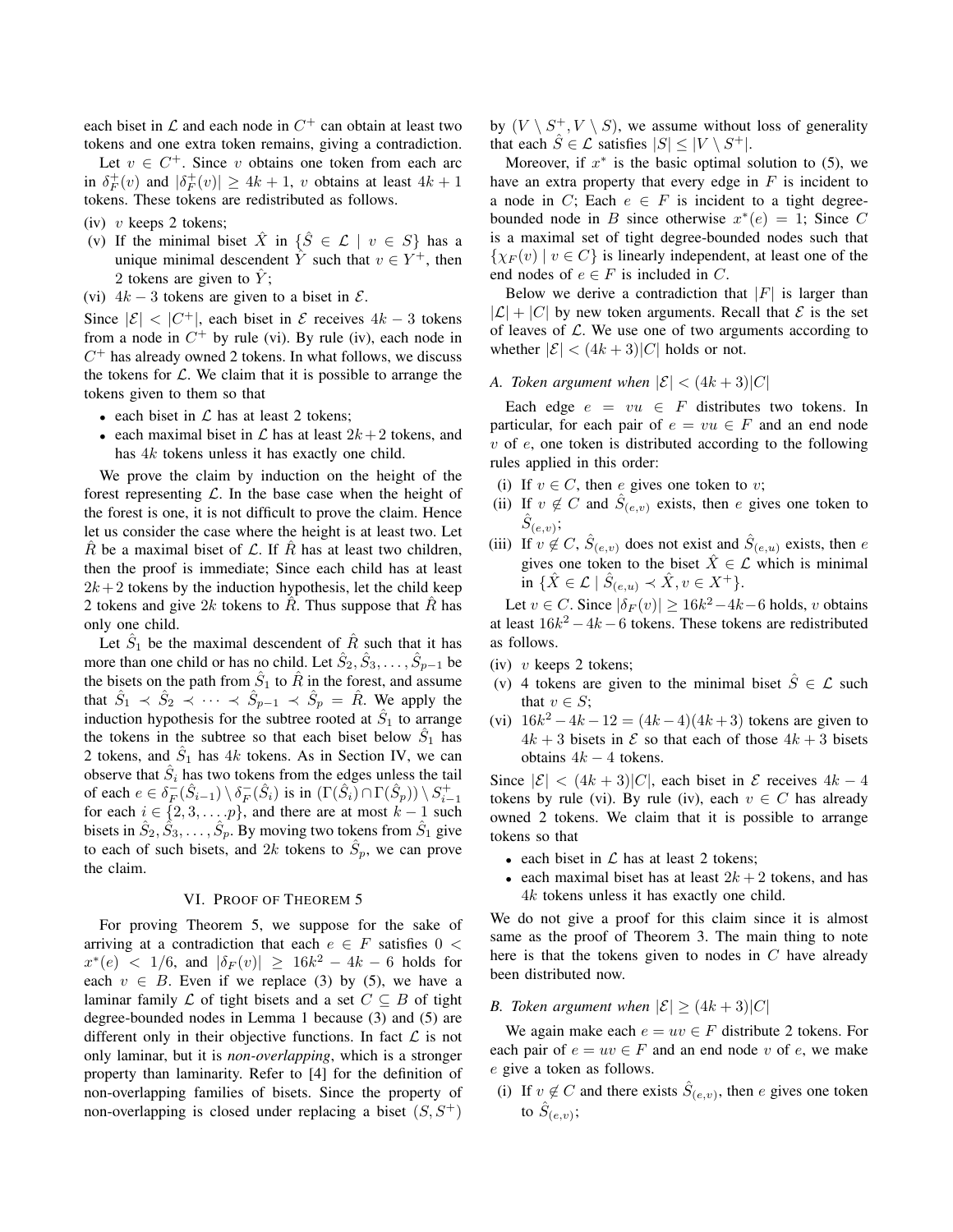(ii) If  $v \in C$  or  $\hat{S}_{(e,v)}$  does not exist, and if  $\hat{S}_{(e,u)}$  exists, then *e* gives one token to the minimal biset  $\hat{X}$  in  $\{\hat{X} \in \mathbb{R}\}$  $\mathcal{L}$  |  $\hat{S}_{(e,u)} \prec \hat{X}, v \in X^+\}.$ 

We call  $\hat{S} \in \mathcal{L}$  *white* if  $S \cap C = \emptyset$ , and *black* otherwise. Note that by definition we cannot have a white biset  $\hat{X}$  and a black biset *Y* such that  $Y \preceq X$ . If a black biset is minimal in *{S*ˆ *∈ L | v ∈ S}* for some *v ∈ C*, then it is called *strictly black*. The number of strictly black bisets is at most *|C|*.

Now each node in *C* has no token. A black biset may have tokens, but it received no tokens from the edges whose end nodes in its inner-part are in *C*. On the other hand, each white minimal biset *S*<sup></sup> owns 7 tokens because  $|\delta_F(S)| \ge 7$  $\mathbf{b}$   $\mathbf{y}$   $x^*(\delta_F(\hat{S})) = f(\hat{S}) \geq 1$  and  $x^*(e) < 1/6$  for  $e \in \delta_F(\hat{S})$ , and the end node of  $e \in \delta_F(\hat{S})$  in *S* is not in *C*. We make each white minimal biset give one token. The total number of tokens given by the white minimal bisets is at least *|E| −*  $|C|$  >  $(4k+3)|C| - |C| = (4k+2)|C|$ . We allocate these tokens to nodes in *C* and strictly black bisets so that

- *•* Each strictly black biset has 4*k* tokens;
- *•* Each node in *C* has 2 tokens.

We then prove by the induction that we can rearrange the tokens so that each biset in  $\mathcal L$  and each node in  $C$  obtains at least 2 tokens, and each maximal biset obtains more than 2 tokens.

*White bisets:* We begin with a tree which consists of only white bisets.

*Lemma 4:* Let  $\hat{R} \in \mathcal{L}$  be a white biset, and  $\mathcal{L}' = \{\hat{S} \in \mathcal{L} \mid S \in \mathcal{L}\}$  $\mathcal{L}$  |  $\hat{S} \preceq \hat{R}$ }. If  $|\mathcal{L}'| > 1$ , then we can rearrange tokens so that each biset in *L ′* has at least 2 tokens, each minimal biset in  $\mathcal{L}'$  has 4 tokens, and  $\hat{R}$  has 4 tokens. If  $|\mathcal{L}'| = 1$ , then  $R$  has at least 6 tokens.

*Proof:* We prove by the induction on the height of *L ′* . If the height is one, then the lemma is obvious. Hence suppose that the height is more than one.

If  $\overline{R}$  has at least two children, then the lemma is proven by applying the induction hypothesis to the trees rooted on the children of  $\hat{R}$  and by making each child give 2 tokens to  $\hat{R}$ . Hence assume that  $\hat{R}$  has only one child  $\hat{Q}$ . Since  $\hat{Q}$  can give 2 tokens to  $R$ , it suffices to find two more tokens for  $R$ . We show that each edge in  $(\delta_F(R) \setminus \delta_F(Q)) \cup (\delta_F(Q) \setminus \delta_F(R))$ gives one token to  $R$ , which prove the lemma because there are at least two such edges.

Let  $e \in \delta_F(R) \backslash \delta_F(Q)$ . Then *e* has an end node  $v \in R \backslash Q$ and  $\hat{R} = \hat{S}_{(e,v)}$ ,  $v \notin \hat{C}$  follows from the fact that  $\hat{R}$  is white. Hence *e* gives one token to *R*. Next, let  $e \in \delta_F(Q) \setminus \delta_F(R)$ . The end node *v* of *e* in  $V \setminus Q^+$  is in *C* because the other end node is not in  $C$  by the fact that  $\hat{Q}$  is white. Notice that *v* ∈  $R$ <sup>+</sup> because  $e \notin \delta_F(R)$ . Hence *e* gives this token to  $\hat{R}$ by rule (ii). Therefore the lemma is proven.

*Black bisets:* We next present a proof for a tree whose maximal biset is black. In this case, we show how to rearrange the tokens so that each biset obtains at least two tokens, the maximal biset obtains at least  $2k + 2$  tokens, and



Figure 2. Structure of the tree rooted at a black biset  $\hat{R}$  (black bisets are represented by filled circles and white bisets are represented by the void circles)

obtains 4*k* tokens unless the number of its black children is exactly one. Our proof is by the induction on the height of the tree again. If the height is one, then the claim holds because it consists of a strictly black biset. Hence suppose that the height is at least two.

Let  $\hat{R}$  be the maximal biset. If  $\hat{R}$  has at least two black children, apply the induction hypothesis for the subtrees rooted at the black children of  $\hat{R}$ , and Lemma 4 for those rooted at the white children of *R*. Then by making each of the black children give  $2k$  tokens to  $\hat{R}$ , we can prove the claim. If  $\hat{R}$  has no black child, then it already has  $4k$  tokens because  $\hat{R}$  is strictly black. In what follows, we discuss the case where *R* has exactly one black child.

Let  $\hat{S}_1$  be the maximal black biset which has more than one black child or has no black children in the subtree rooted at  $\hat{R}$ . Let  $\hat{S}_2, \hat{S}_3, \dots, \hat{S}_{p-1}$  be the bisets on the path from  $\hat{S}_1$  to  $\hat{R}$ , and assume that  $\hat{S}_1 \prec \hat{S}_2 \prec \cdots \prec \hat{S}_{p-1} \prec$  $\hat{S}_p = \hat{R}$ . Note that each  $\hat{S}_i$ ,  $i \in \{1, 2, \dots, p\}$  is black. Let  $\hat{X}_1, \hat{X}_2, \dots, \hat{X}_q$  be the white children of  $\hat{S}_2, \hat{S}_3, \dots, \hat{S}_p$ , and  $\hat{L}_1, \hat{L}_2, \ldots, \hat{L}_\ell$  be the minimal bisets in the subtrees rooted at  $\hat{X}_1, \hat{X}_2, \ldots, \hat{X}_q$ . Figure 2 illustrates these definitions.

Applying the induction hypothesis for the subtree rooted at  $S_1$ , and Lemma 4 for the subtrees rooted at  $\hat{X}_1, \hat{X}_2, \ldots, \hat{X}_q$ , we allocate tokens so that

- $\hat{S}_1$  has  $4k$  tokens,
- each of  $\hat{X}_1, \hat{X}_2, \dots, \hat{X}_q$  has at least 4 tokens,
- each of  $\hat{L}_1, \hat{L}_2, \dots, \hat{L}_\ell$  has at least 4 tokens,
- if  $\hat{X}_i = \hat{L}_j$ , then it has 6 tokens,
- each of the other bisets in the subtrees rooted at  $\hat{S}_1$  and  $\hat{X}_1, \hat{X}_2, \ldots, \hat{X}_q$  has 2 tokens.

Let  $i \in \{2, 3, \ldots, p\}$ . If  $\hat{S}_i$  has a white child, then the child can give two tokens to  $\hat{S}_i$ . If  $\hat{S}_i$  is strictly black, then it has  $4k$  tokens. Thus assume that  $\hat{S}_i$  has no white child (i.e.,  $\hat{S}_{i-1}$  is its only child) and it is not strictly black.  $|\delta_F(\hat{S}_i) \setminus \delta_F(\hat{S}_i)|$  $\delta_F(\hat{S}_{i-1})$ *|* +  $|\delta_F(\hat{S}_{i-1})| \setminus \delta_F(\hat{S}_i)| \geq 2$  holds.

Let  $e = uv \in \delta_F(\hat{S}_i) \setminus \delta_F(\hat{S}_{i-1})$ , and assume without loss of generality that  $u \in S_i \setminus S_{i-1}$  and  $v \in V \setminus S_i^+ \subseteq$ *V*  $\setminus S_{i-1}^+$ . Then *e* gives one token to  $\hat{S}_i$  because  $\hat{S}_i = \hat{S}_{(e,u)}$ and  $u \notin C$  since  $\hat{S}_i$  is not strictly black. Next, let  $e = uv \in$  $\delta_F(\hat{S}_{i-1}) \setminus \delta_F(\hat{S}_i)$ , and assume without loss of generality that  $u \in S_{i-1} \subseteq S_i$  and  $v \in (V \setminus S_{i-1}^+) \cap S_i^+$ . If  $v \in C$ ,